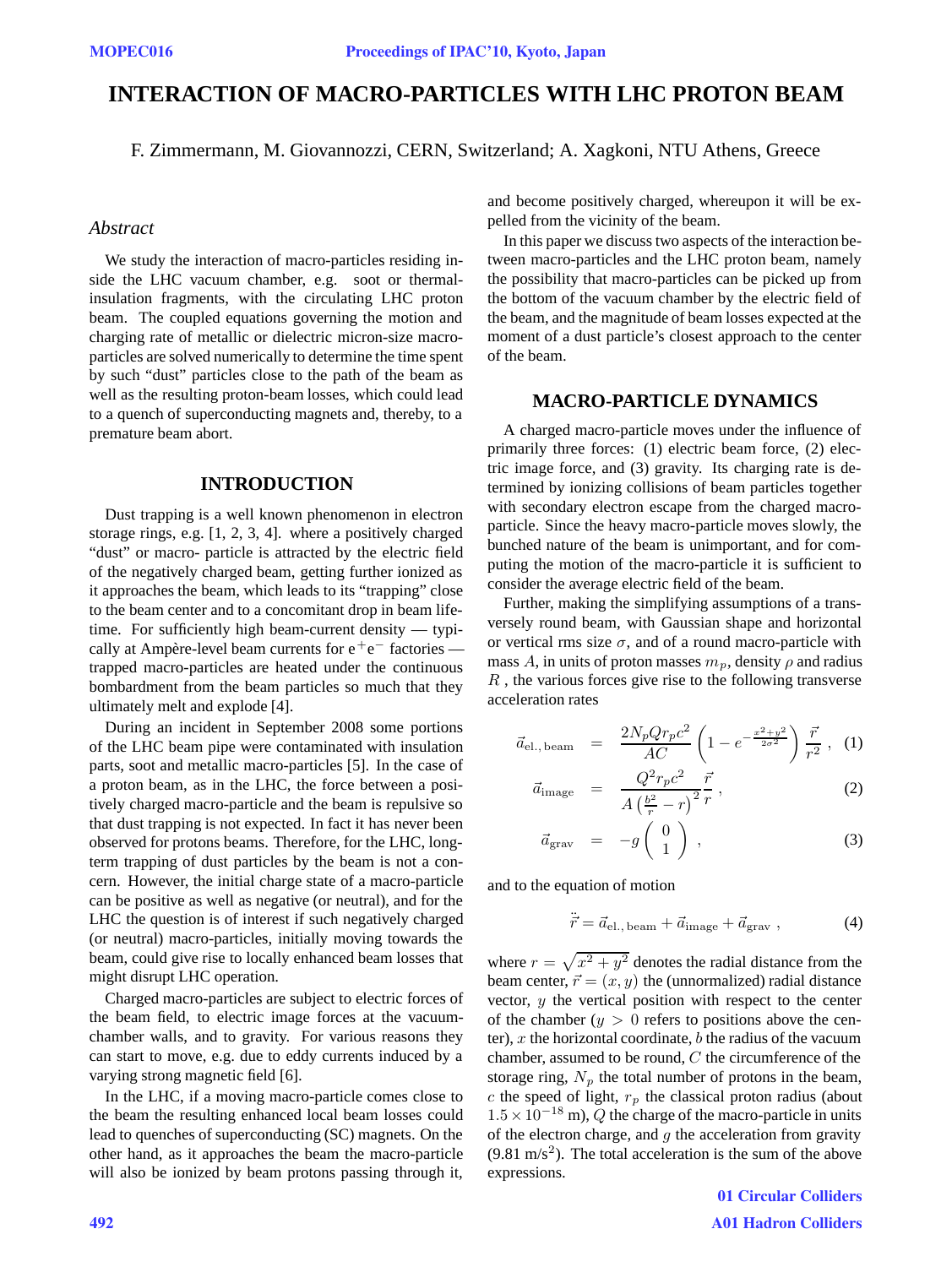| Table 1: Beam parameters |            |                                   |  |  |  |
|--------------------------|------------|-----------------------------------|--|--|--|
| protons/beam $N_n$       |            | $2808 \times 1.15 \times 10^{11}$ |  |  |  |
| rms beam size            | $\sigma$   | $0.3 \text{ mm}$                  |  |  |  |
| circumference            | $\epsilon$ | $26659 \text{ m}$                 |  |  |  |
|                          |            |                                   |  |  |  |

The additional acceleration from the magnetic Lorentz force, of order  $evB/(m_pA)$ , can in first approximation be neglected for the typical speed  $v$  of the macro-particles despite the high magnetic field  $B \approx 8.3$  T of the LHC dipole magnets at top energy. For example, even with a macroparticle speed as high as 1 m/s, the magnetic force is about 200 times smaller than the electric force from the beam at the chamber wall.

Under some assumptions  $(Q \gg 1)$  the charging rate is determined from the distribution of high-energy secondary electrons with energy high enough to escape from the electric potential of the dust particle [2],

$$
\dot{Q} \approx -\frac{4\pi}{3} f_{\text{rev}} 1000 N_A r_e \frac{N_p}{2\sigma^2} \frac{R^4}{Q} \left(\frac{\rho}{\text{kg}}\right) e^{-\frac{x^2 + y^2}{2\sigma^2}}, \quad (5)
$$

where <sup>m</sup>*<sup>e</sup>* signifies the electron mass, <sup>N</sup>*<sup>A</sup>* Avogadro's number, <sup>f</sup>rev the beam revolution frequency, and <sup>r</sup> *<sup>e</sup>* the classical electron radius, and  $Z_{\text{atom}} \approx A_{\text{atom}}/2$  was used. The radius  $R$  of the macro-particle is related to its mass  $A$  via

$$
R \approx (3A/(4\pi(\rho/\text{kg})\ 1000\ N_A))^{1/3} \ . \tag{6}
$$

We can solve the coupled nonlinear equations of motion  $(4)$  and  $(5)$ , together with  $(1)$ ,  $(2)$ , and  $(3)$ , using the Mathematica [7] function *NDSolve*.

Table 1 lists typical beam parameters for the LHC design. Properties of a few candidate "dust" materials are summarized in Table 2. In the following we consider the example of a macro-particle made from aluminium, representing e.g. a piece of multilayer insulation foil.

Figure 1 depicts the charging rate (5) as a function of distance from the center of the beam. The probability of its charging, say over a time interval of 1 s, is negligibly small if the macro-particle is more than  $10\sigma$  away from the beam.



Figure 1: Charging rate  $\dot{Q}$  for a macro-particle with mass  $A = 10^{13}$  and initial charge  $Q = -1$  as a function of vertical distance y from the beam center, at  $x = 0$ .

Table 2: Some properties of carbon, aluminium, and copper

| material  | $\mathtt{a}_{\mathrm{atom}}$ | $\omega_{\rm atom}$ | $[kg/m^3]$ | $\sigma_{\rm int}$ [barn] |
|-----------|------------------------------|---------------------|------------|---------------------------|
| carbon    | 12                           | n                   | 2000       | 0.126                     |
| aluminium | 27                           | 13                  | 2700       | 0.420                     |
| copper    | 64                           | 29                  | 9000       | 0.553                     |

Figure 2 presents the total acceleration experienced by a particle with a single negative charge which is located at the chamber wall either above or below the beam. The figure demonstrates that for the nominal beam current macroparticles heavier than about  $10^{11}$  proton masses can fall into the beam from above, but that the nominal beam current is too low to pick up any charged particles from the bottom of the beam pipe whichever their mass. For low macro-particle masses this is prevented by the imagecharge force, for high masses by gravity. At a beam current ten times higher than nominal a small window opens up at intermediate mass values between  $10^{10}$  and  $10^{11}$  proton masses where macro-particles could then be lifted by the electric field of the beam.



Figure 2: Total vertical acceleration at the upper (red) or lower (dark blue) chamber wall due to the beam force, image force and gravity as a function of the mass of a singly charged  $[Q=-1]$  dust particle, for the nominal LHC beam current (bold) and for ten times this current (thin).

Figure 3 shows some example trajectories and charge evolutions of macro-particles of different mass, initially moving towards the beam. As the particle comes close to the beam it quickly charges up and gets repelled. The final charge of the particle is roughly proportional to its mass.

## **BEAM LOSS RATE**

Local beam losses arise from hard nuclear interactions with the nuclei of the macro-particle. Interaction cross sections for some dust materials are compiled in Table 2. The local local loss rate is estimated as

$$
\dot{N}_p = \frac{\sigma_{\text{int}} N_p c}{2\pi\sigma^2 C} \frac{A}{A_{\text{atom}}} e^{-\frac{x^2 + y^2}{2\sigma^2}} \,. \tag{7}
$$

This loss rate can be compared with the quench limit for SC magnets. The latter has been simulated by FLUKA to

01 Circular Colliders A01 Hadron Colliders 493